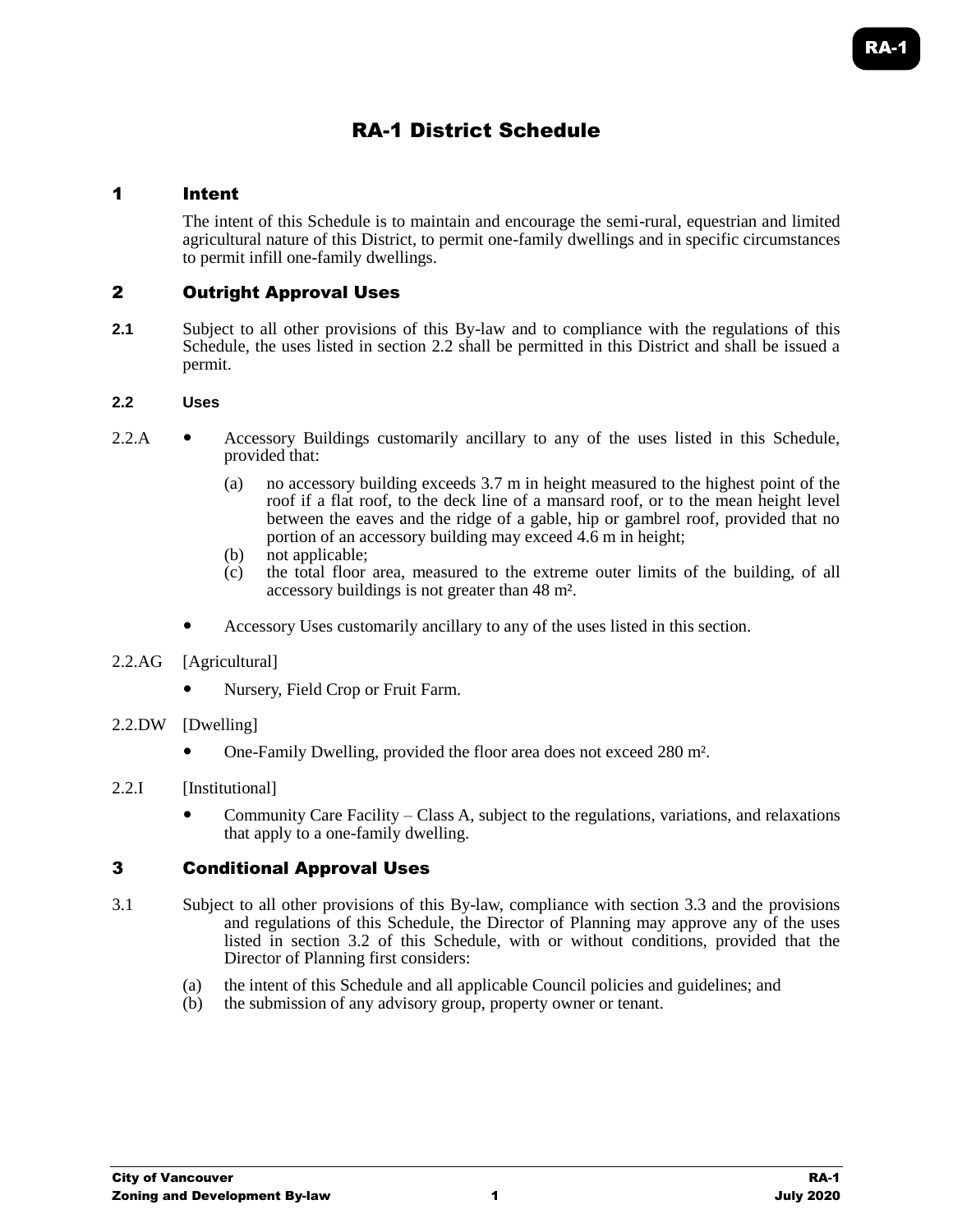## **3.2 Uses**

- 3.2.A Accessory Buildings customarily ancillary to any of the uses listed in this Schedule, other than as provided for in section 2.2.A of this Schedule.
	- Accessory Uses customarily ancillary to any of the uses listed in this section.
- 3.2.AG [Agricultural]
	- Greenhouse.
	- Stable which, notwithstanding section 10.5, may involve an additional principal building on a site.
- 3.2.C [Cultural and Recreational]
	- Golf Course or Driving Range.
	- Marina.
	- Park or Playground.
	- Riding Ring or similar use.
- 3.2.D Deposition or extraction of material so as to alter the configuration of the land.
- 3.2.DW [Dwelling]
	- Dwelling Unit for a Caretaker in conjunction with a One-Family Dwelling.
	- Infill One-Family Dwelling.
	- One-Family Dwelling, the floor area of which exceeds 280 m².
	- Seniors Supportive or Assisted Housing.
- 3.2.I [Institutional]
	- Public Authority Use essential in this District.
	- Community Care Facility Class B.<br>
	Group Residence
	- Group Residence.
- 3.2.P [Parking]
	- Parking Area ancillary to a principal use on an adjacent site.
- 3.2.R [Retail]
	- Farmers' Market. *Compatibility with nearby sites, parking, traffic, noise, hours of operation, size of facility, pedestrian amenity*.
	- Public Bike Share.
	- Retail Store, in conjunction with a Greenhouse, Nursery, Field Crop or Fruit Farm, or Stable.
- 3.2.S [Service]
	- Bed and Breakfast Accommodation.
	- Short Term Rental Accommodation.
- 3.2.U [Utility and Communication]
	- Public Utility.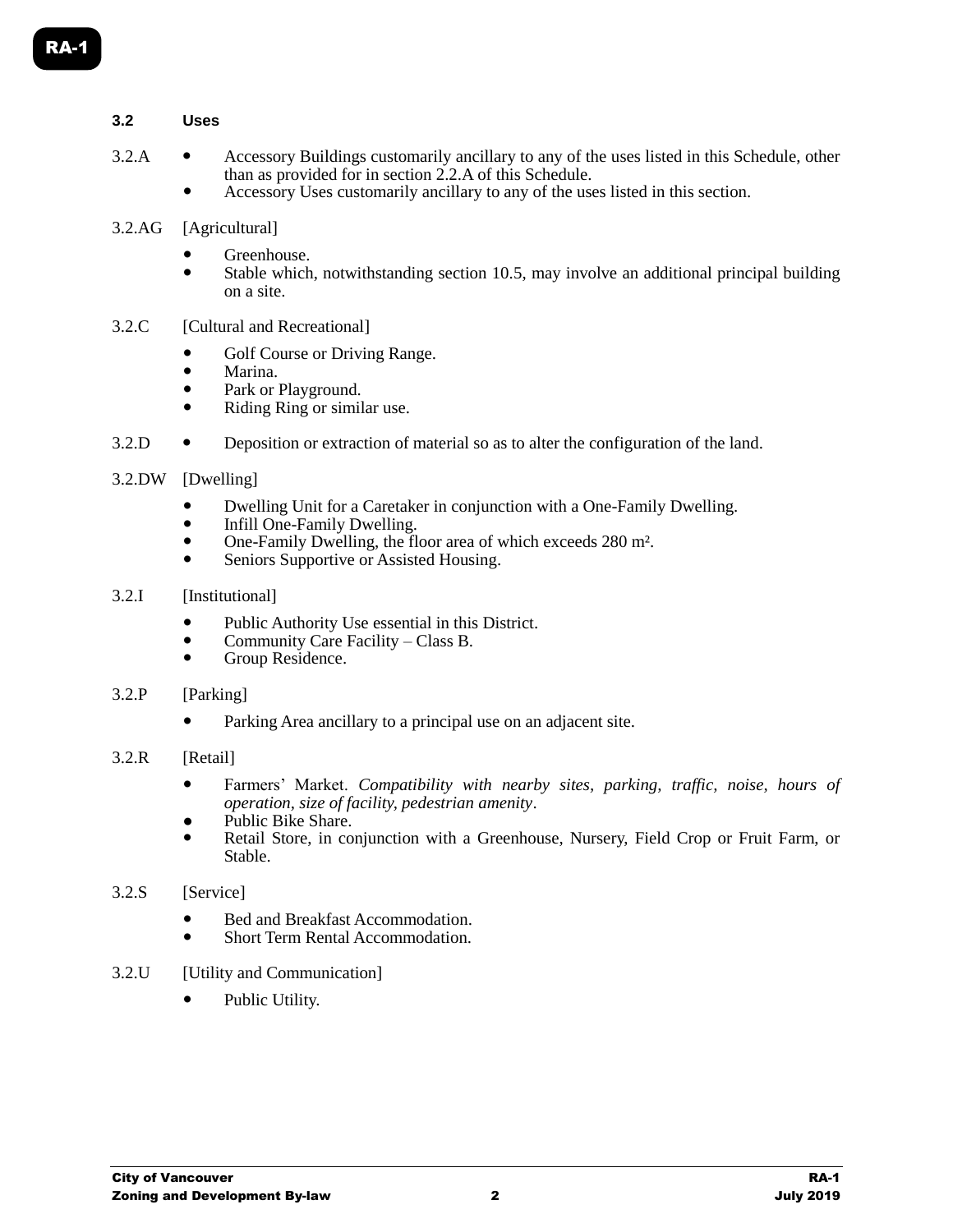## **3.3 Conditions of Use**

- 3.3.1 The stabling of horses shall be limited to a maximum of one horse for every 232 m² of site area, excluding the site area of those items listed in section 4.8.2 of this Schedule.
- 3.3.2 A dwelling unit for a caretaker in conjunction with a one-family dwelling or an infill onefamily dwelling for a caretaker may be permitted provided that:
	- (a) the site area is 2 020 m² or greater;
	- (b) the size of the one-family dwelling or site, or the nature of the uses on the site warrants the need for a caretaker's unit;
	- (c) there is only one caretaker's unit per site;
	- (d) on sites between 2 020 m<sup>2</sup> and  $\frac{1}{4}$  045 m<sup>2</sup>, the floor area of the caretaker's unit shall not exceed 70 m<sup>2</sup> and on sites greater than 4 045 m<sup>2</sup>, the floor area of the caretaker's unit shall not exceed 140 m²;
	- (e) a covenant is registered ensuring that the dwelling unit will be occupied and maintained as a caretaker's quarters for a person whose occupation is a full-time caretaker on the subject site;
	- (f) on sites less than 9 100  $m<sup>2</sup>$ , the caretaker's unit is attached to or within 6.1 m of the one-family dwelling.
- 3.3.3 An infill one-family dwelling may be permitted provided that:
	- (a) the site area is  $9\ 100 \text{ m}^2$  or greater;
	- (b) the maximum number of dwelling units per site including dwelling unit for a caretaker, shall not exceed two;
	- (c) the floor area of the infill one-family dwelling unit shall not exceed 186  $m<sup>2</sup>$ ;
	- (d) boarding facilities for at least ten horses are maintained on the site and these facilities shall include the provision of one stall for each horse and storage areas for feed, tack, bedding, and manure.
- 3.3.4 Retail store, in conjunction with a greenhouse, nursery, field crop or fruit farm may be permitted provided that:
	- (a) it is limited to the display and sale of plants, fertilizers, insecticides, herbicides, seeds, soils and small garden hand tools; and
	- (b) the floor area, including covered outdoor storage areas and ancillary office areas, shall not exceed 186 m².
- 3.3.5 Retail store, in conjunction with a stable may be permitted provided that:
	- (a) it is limited to a tack shop serving the day-to-day equestrian needs of the local community;
	- (b) the retail floor area shall not exceed 93 m²;
	- (c) there are no outdoor displays or display windows; and
	- (d) it does not include the sale of feed or bedding products.

#### 4 Regulations

For the purposes of sections 4.7, 4.8 and 4.16, dwelling use and a community care facility or group residence shall include accessory buildings customarily ancillary to these uses including but not limited to garages, covered swimming pools and covered tennis courts.

All uses approved under sections 2 and 3 of the District Schedule shall be subject to the following regulations: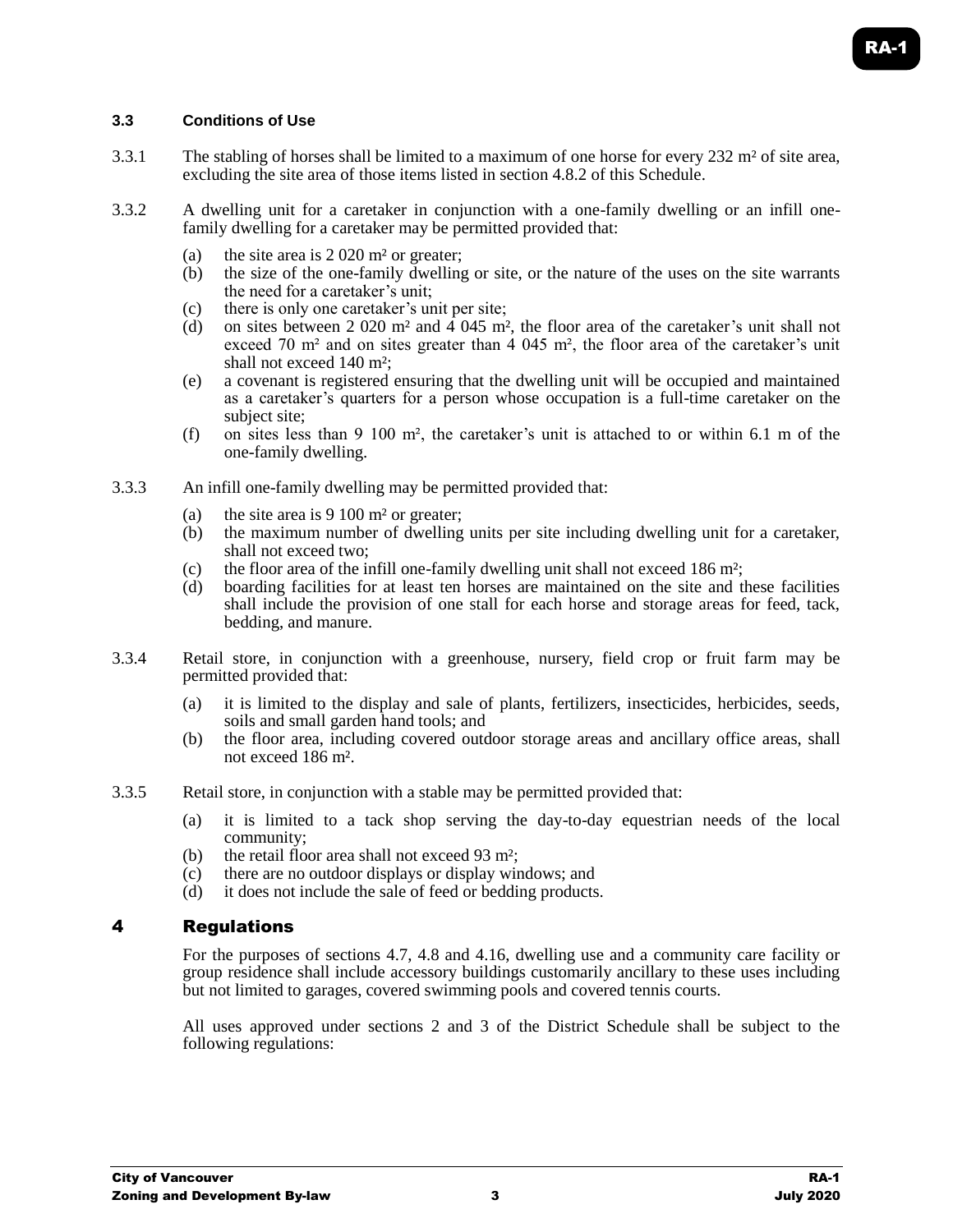#### **4.1 Site Area**

- 4.1.1 The minimum site area shall be 9 100 m².
- 4.1.2 The Director of Planning may permit a reduction in the minimum site area requirements of section 4.1.1 with respect to any developments if the lot was on record in the Land Title Office for Vancouver prior to October 4, 1955.
- **4.2 Frontage --** Not Applicable.

#### **4.3 Height**

- 4.3.1 A building shall not:
	- (a) at any point protrude above an envelope located in compliance with the side yard regulation and formed by planes vertically extending 6.4 m in height and then extending inward and upward at an angle of 45 degrees from the horizontal to the line where the planes intersect;
	- (b) exceed 9.2 m in height; and
	- (c) have more than 2½ storeys.
- 4.3.2 The Director of Planning may permit an increase in the maximum height of a building with respect to any development provided that:
	- (a) the Director of Planning first considers all applicable policies and guidelines adopted by Council, and the submission of any advisory group, property owner or tenant; and
	- (b) in no case shall the height be increased to more than 10.7 m.

#### **4.4 Front Yard**

- 4.4.1 A front yard with a minimum depth of 7.3 m shall be provided.
- 4.4.2 Entries, porches and verandahs complying with the conditions of subsection 4.7.3(c) are permitted to project a maximum of 1.8 m into the required front yard, provided that such a projection is limited to 30% of the width of the building.

#### **4.5 Side Yards**

4.5.1 A side yard with a minimum width of 4.5 m shall be provided.

#### **4.6 Rear Yard**

4.6.1 A rear yard with a minimum depth of 4.5 m shall be provided.

#### **4.7 Floor Space Ratio**

- 4.7.1 The floor space ratio and floor area shall not exceed the maximums specified as follows:
	- (a) the greater of 0.1 or 334 m², but in no case to exceed 836 m², for dwelling use and a community care facility or group residence;
	- (b) 0.12 for riding rings;
	- (c) 0.12 for all other uses.
- 4.7.2 The following shall be included in the computation of floor space ratio and floor area:
	- (a) all floors, including earthen floor, to be measured to the extreme outer limits of the building;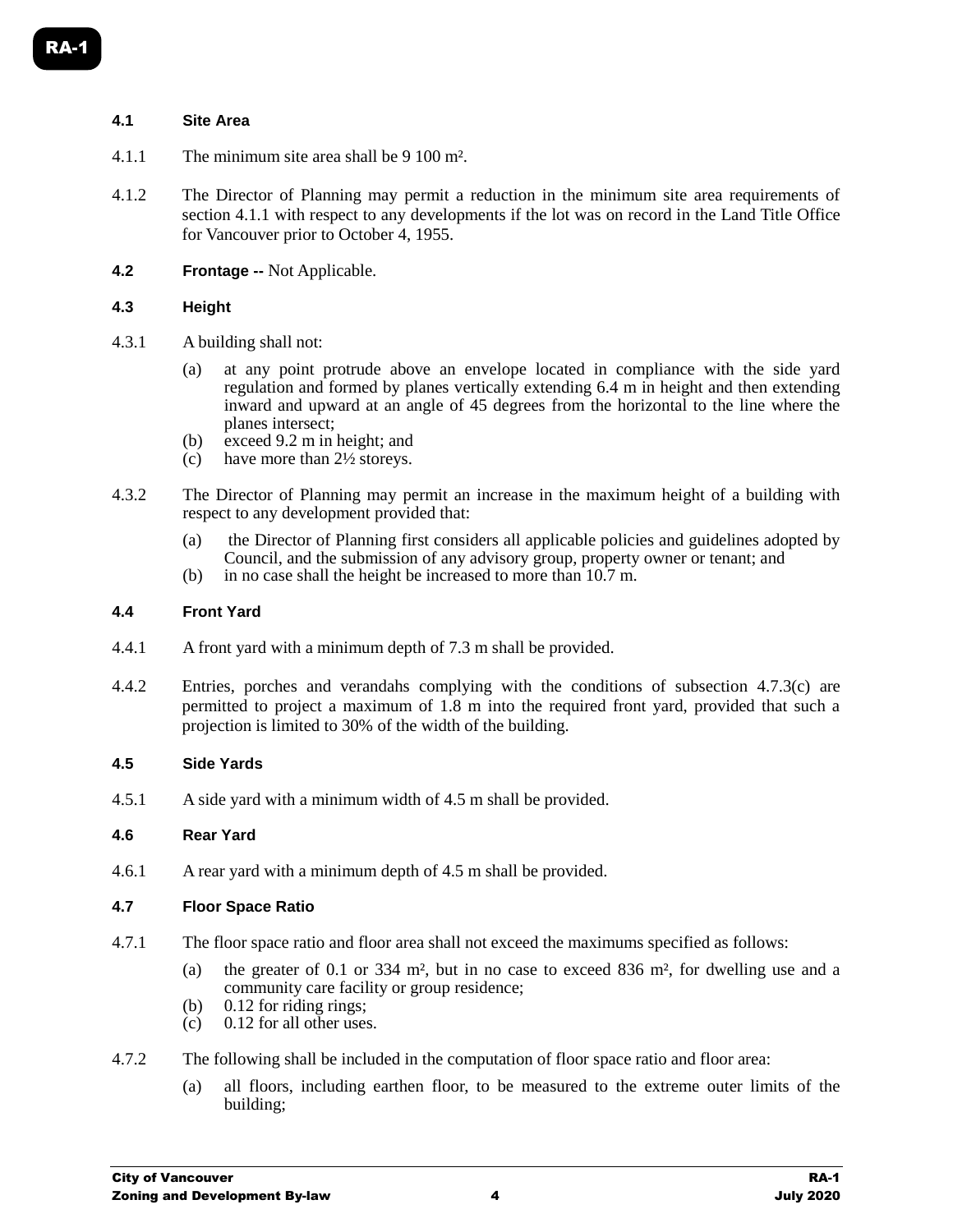- (b) stairways, fire escapes, elevator shafts and other features which the Director of Planning considers similar, to be measured by their gross cross-sectional areas and included in the measurements for each floor at which they are located.
- 4.7.3 The following shall be excluded in the computation of floor space ratio and floor area:
	- (a) balconies and decks and any other appurtenances which, in the opinion of the Director of Planning, are similar to the foregoing, provided that the total area of these exclusions does not exceed 8% of the floor area being provided;
	- (b) patios and roof decks, provided that the Director of Planning first considers the effect on privacy and overlook;
	- (c) entries, porches and verandahs, and covered porches above the first storey, provided that:
		- (i) they face a street or a rear property line and are located at the basement or first storey,
		- (ii) the side facing the street or rear property line is open or protected by guards that do not exceed the required minimum height,
		- (iii) the total area being excluded, when combined with the balcony and deck exclusions under subsection 4.7.3(a), does not exceed 13% of the floor area being provided, and
		- (iv) the ceiling height, excluding roof structure, of the total area being excluded does not exceed 3.1 m measured from the entry, porch or verandah floor;
	- (d) unconditioned floor areas with a ceiling height or height to the underside of joists of less than 2.0 m, located below the floors of entries, porches and verandahs complying with subsection  $4.7.3(c)$ , to which there is no access from the interior of the building;
	- (e) areas of undeveloped floors which are located
		- (i) above the highest storey or half-storey, and to which there is no permanent means of access other than a hatch; or
		- (ii) adjacent to a storey or half-storey with a ceiling height of less than 1.2 m; and
	- (f) floor located at or below finished grade with a ceiling height of less than  $1.2$  m.

#### **4.8 Site Coverage**

- 4.8.1 The maximum site coverage for buildings shall not exceed the maximums specified as follows:
	- (a) the greater of 8 percent of the site area or  $242 \text{ m}^2$  for dwelling use and a community care facility or group residence;
	- (b) 12 percent of the site area for riding rings;
	- (c) 12 percent of the site area for all other uses.
- 4.8.2 The maximum aggregate site coverage for all dwelling uses and yard areas within 6.4 m of dwelling uses, community care facilities or group residences, open swimming pools and tennis courts, parking spaces, manoeuvring aisles and driveways accessory to dwelling uses shall be:
	- (a) 30% of the site area for sites greater than 9 070 m²;
	- (b) 40 percent of the site area for sites between 4 045 m<sup>2</sup> and 9 070 m<sup>2</sup>;
	- (c) 50 percent of the site area for sites less than 4 045 m².

# **4.9 to (Reserved)**

#### **4.15**

#### **4.16 Building Width and Depth**

4.16.1 The total width of all buildings used for dwelling use or community care facility or group residence shall not exceed the lesser of 30.5 m or 75 percent of the width of the site, as viewed from and projected upon the front property line.